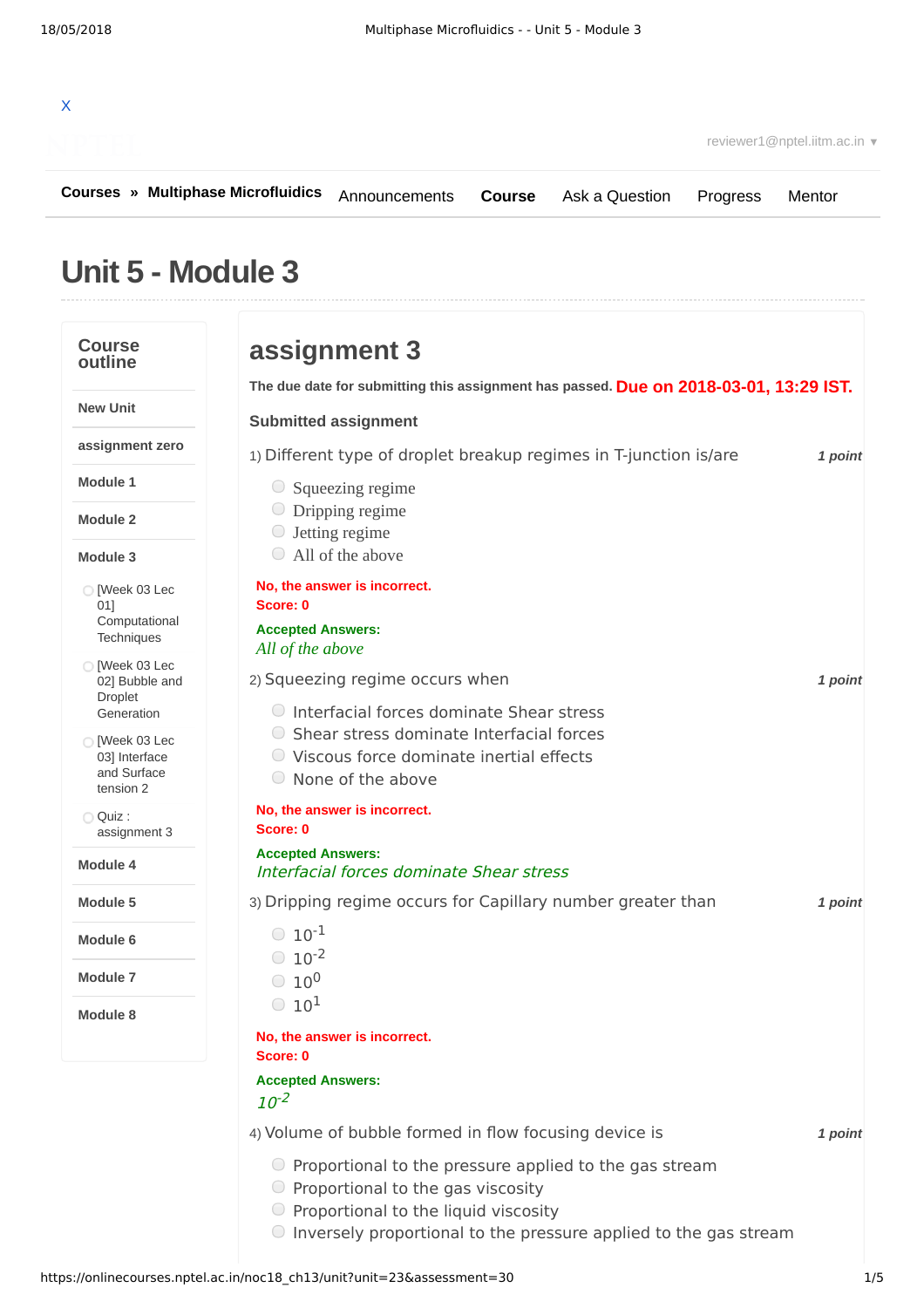| No, the answer is incorrect.<br>Score: 0                                                                                                                                                                                               |         |
|----------------------------------------------------------------------------------------------------------------------------------------------------------------------------------------------------------------------------------------|---------|
| <b>Accepted Answers:</b><br>Proportional to the pressure applied to the gas stream                                                                                                                                                     |         |
| 5) In the squeezing regime, the flow rate of dispersed phase is<br>increased. The length of the droplet would                                                                                                                          | 1 point |
| Increase<br>$\left(\quad\right)$<br>O Decrease<br>$\circ$ Remain same<br>◯ None of the above                                                                                                                                           |         |
| No, the answer is incorrect.<br>Score: 0<br><b>Accepted Answers:</b><br><i><u><b>Increase</b></u></i>                                                                                                                                  |         |
| 6) Work of adhesion (in Joule) for a superhydrophobic contact is                                                                                                                                                                       | 1 point |
| $\circ$ 2<br>$\circ$ -1<br>$\circ$ 1<br>$\bigcirc$ 0                                                                                                                                                                                   |         |
| No, the answer is incorrect.<br>Score: 0                                                                                                                                                                                               |         |
| <b>Accepted Answers:</b><br>0                                                                                                                                                                                                          |         |
| 7) Work of cohesion is                                                                                                                                                                                                                 | 1 point |
| $\circ$ Equal to viscous force<br>$(\ )$<br>Work required to remove a droplet from a solid surface                                                                                                                                     |         |
| $\circ$ Work done per unit area produced in dividing a homogeneous liquid<br>$\odot$ None of the above                                                                                                                                 |         |
| No, the answer is incorrect.<br>Score: 0                                                                                                                                                                                               |         |
| <b>Accepted Answers:</b><br>Work done per unit area produced in dividing a homogeneous liquid                                                                                                                                          |         |
| 8) Find the capillary rise in a tube (in mm) for fluid at contact angle of 0 $1$ point<br>degrees and surface tension of 0.072 N/m and liquid density of 1000 kg/m <sup>3</sup> for<br>radius of 72 mm in metres. $g=10 \text{ m/s}^2$ |         |
| $\bigcirc$ 0.2<br>$\bigcirc$ 0.4<br>$\bigcirc$ 0.6<br>$\bigcirc$ 0.8                                                                                                                                                                   |         |
| No, the answer is incorrect.<br>Score: 0                                                                                                                                                                                               |         |
| <b>Accepted Answers:</b><br>0.2                                                                                                                                                                                                        |         |
| 9) How will your answer change if the tube radius is 720 microns?                                                                                                                                                                      | 1 point |
| $\circ$ 0.2 mm<br>$\bigcirc$ 2 mm<br>$\circ$ 20 mm                                                                                                                                                                                     |         |

 $\degree$  200 mm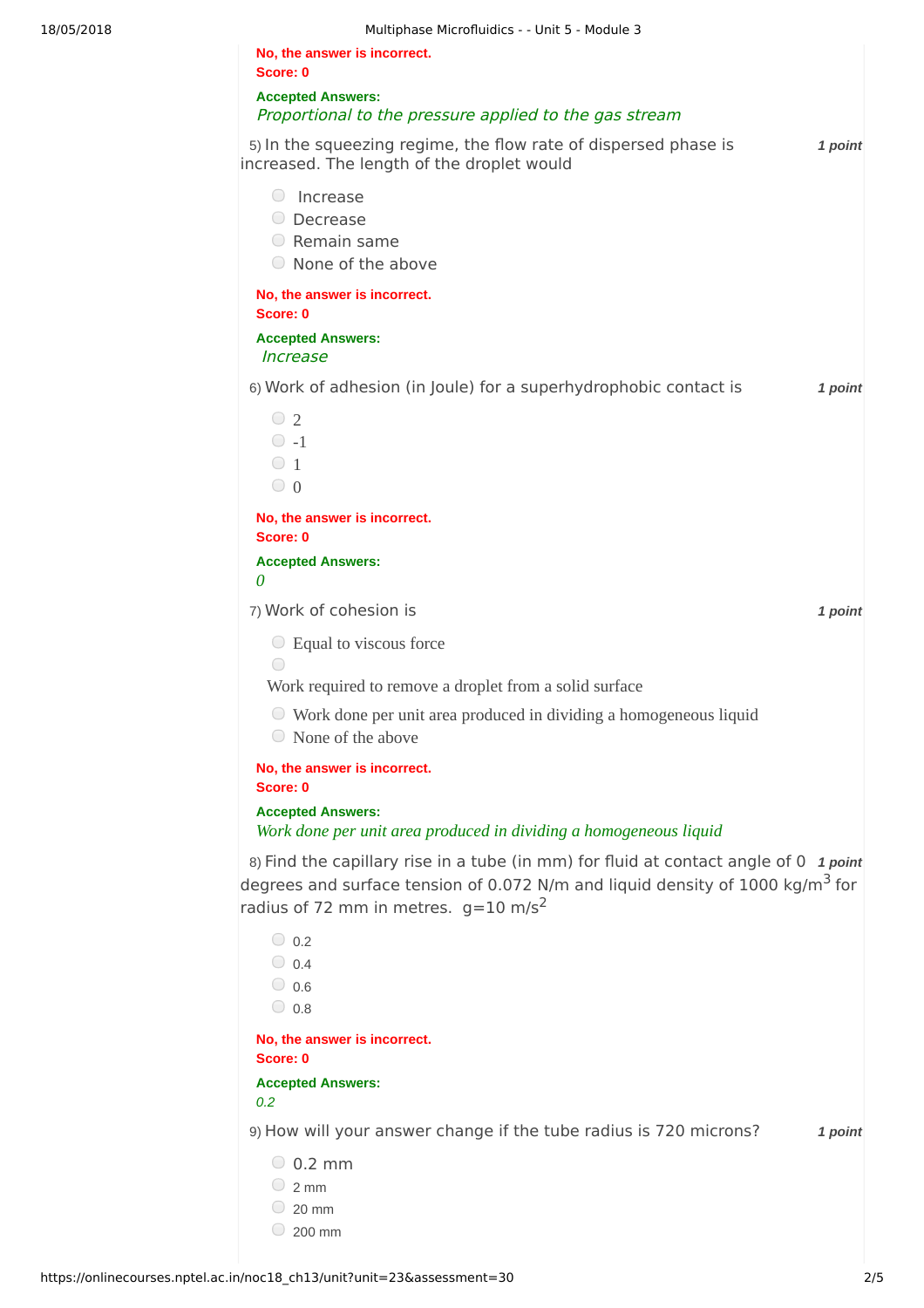| 18/05/2018 | Multiphase Microfluidics - - Unit 5 - Module 3                                                                                                                                                         |         |
|------------|--------------------------------------------------------------------------------------------------------------------------------------------------------------------------------------------------------|---------|
|            | No, the answer is incorrect.<br>Score: 0                                                                                                                                                               |         |
|            | <b>Accepted Answers:</b><br>$20$ mm                                                                                                                                                                    |         |
|            | 10) What if the channel size is 7.2 microns?                                                                                                                                                           | 1 point |
|            | $\circ$ 2 microns<br>$\degree$ 20 mm<br>$\circ$ 2 m<br>$\circ$ 2 cm                                                                                                                                    |         |
|            | No, the answer is incorrect.<br>Score: 0                                                                                                                                                               |         |
|            | <b>Accepted Answers:</b><br>2 <sub>m</sub>                                                                                                                                                             |         |
|            | 11) The contact angle is affected by                                                                                                                                                                   | 1 point |
|            | ○ Roughness of the surface<br>O Dirt on the surface<br>○ Chemical inhomogeneity of the surface                                                                                                         |         |
|            | All of the above                                                                                                                                                                                       |         |
|            | No, the answer is incorrect.<br>Score: 0                                                                                                                                                               |         |
|            | <b>Accepted Answers:</b><br>All of the above                                                                                                                                                           |         |
|            | 12Receding and advancing contact angles for a droplet being sucked<br>and deposited on a surface are                                                                                                   | 1 point |
|            | $\circ$ Are same as static contact angle<br>$\circ$ Are not equal to each other<br>○ Receding contact angle is same as static contact angle<br>Advancing contact angle is same as static contact angle |         |
|            | No, the answer is incorrect.<br>Score: 0                                                                                                                                                               |         |
|            | <b>Accepted Answers:</b><br>Are not equal to each other                                                                                                                                                |         |
|            | 13) Work of cohesion is equal to                                                                                                                                                                       | 1 point |
|            | $\bigcirc$ 4 times the surface tension<br>$\bigcirc$ 3 times the surface tension<br>$\circ$ 2 times the surface tension<br>$\bigcirc$ 1 times the surface tension                                      |         |
|            | No, the answer is incorrect.<br>Score: 0                                                                                                                                                               |         |
|            | <b>Accepted Answers:</b><br>2 times the surface tension                                                                                                                                                |         |
|            | 14) The contact angle hysteresis for a droplet depositing on a surface is<br>if advancing and receding contact angles are 60 and 30<br>degrees respectively                                            | 1 point |
|            | $\degree$ 45°<br>$\degree$ 30 $^{\circ}$<br>$\degree$ 90 $\degree$<br>$\degree$ 60 $\degree$                                                                                                           |         |

**No, the answer is incorrect. Score: 0**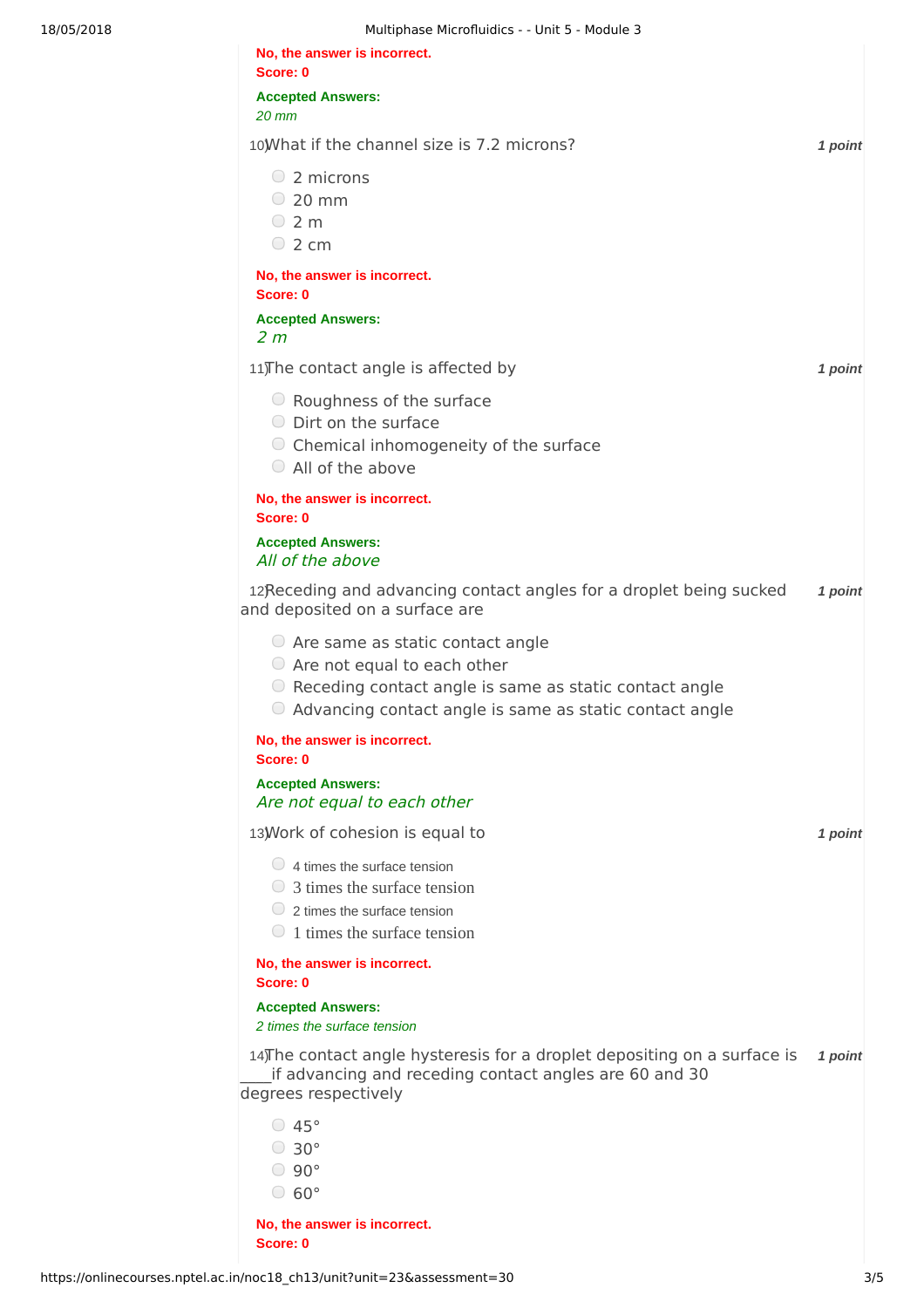### **Accepted Answers:** 30°

15) What is the force per unit area required to separate two solid plates 1 point having a liquid film of thickness 1 mm between them. The contact angle is 60 degrees.

72 Pa

- $\circ$  0 Pa
- $O$  144 Pa
- 36 Pa

**No, the answer is incorrect. Score: 0**

**Accepted Answers:** 72 Pa

16) In accessary assumption in the derivation of mass and momentum 1 point conservation equation is

- $\bigcirc$  Incompressible flow
- Newtonian fluid
- Continuum description of fluid
- Constant viscosity

**No, the answer is incorrect. Score: 0**

### **Accepted Answers:** Continuum description of fluid

17) *1 point* During the descretisation, the partial differential equations are converted to

- O Ordinary differential equations
- Linear ordinary differential equations
- Algebraic equations
- $\circ$  None of the above

# **No, the answer is incorrect.**

**Score: 0**

## **Accepted Answers:** Algebraic equations

18) *1 point* Material derivative of a marker function is

- $O$  Infinity
- $\circ$  -1
- Zero
- $\circ$  1

### **No, the answer is incorrect. Score: 0**

### **Accepted Answers:** Zero

19) Which of the following is incorrect statement regarding colour function1 point used in volume of fluid method

 $\bigcirc$  It is volume fraction of one of the phase

- It is mass conservation equation for a phase
- Colour function can take a negative value
- $\bigcirc$  It is 0 or 1 except at the interface

 $\bigcap$